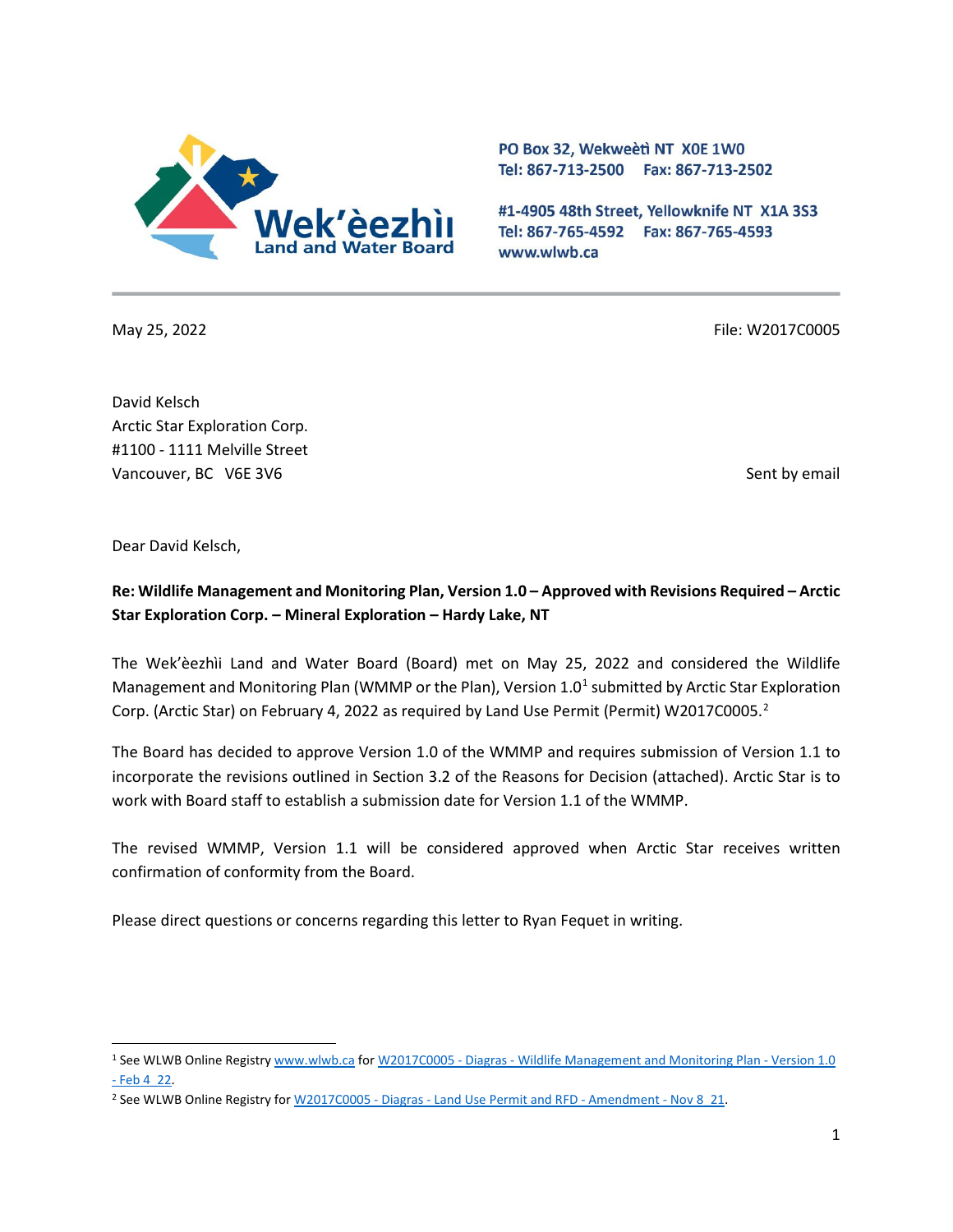Yours sincerely,

the Uffer

Mike Nitsiza Acting Chair, Wek'èezhìi Land and Water Board

- BCC'd to: Wek'èezhìi Distribution List Clint Ambrose– Inspector, GNWT-ENR
- Attached: Reasons for Decision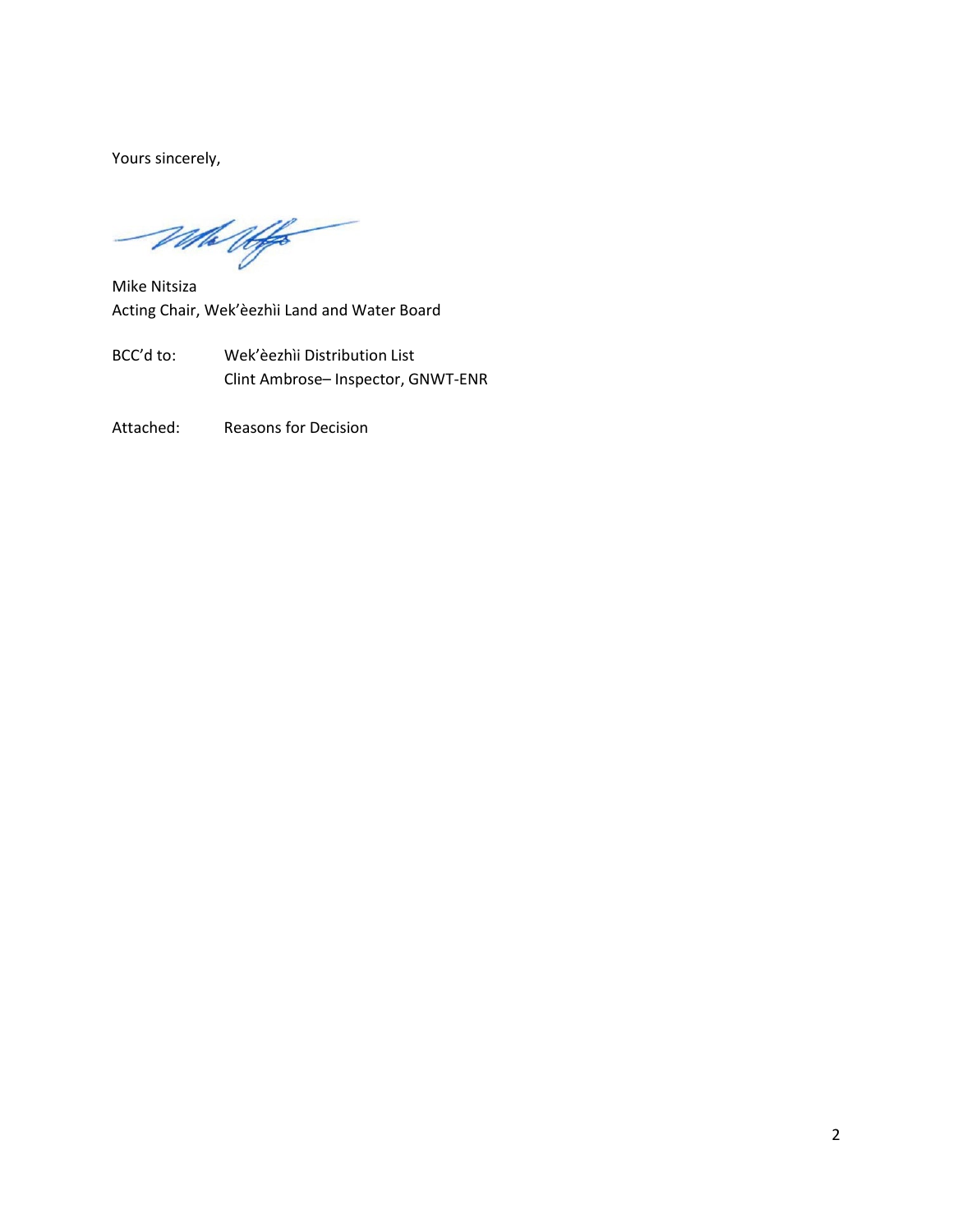

**Box 32, Wekweètì, NT X0E 1W0 Tel: 867-713-2500 Fax: 867-713-2502** 

**#1-4905 48th Street, Yellowknife, NT X1A 3S3 Tel: 867-765-4592 Fax: 867-765-4593 www.wlwb.ca**

| <b>Reference/File Number:</b> | W2017C0005 (Type "A" Land Use Permit)               |
|-------------------------------|-----------------------------------------------------|
| <b>Permittee:</b>             | Arctic Star Exploration Corp.                       |
| Subject:                      | Wildlife Management and Monitoring Plan Version 1.0 |

# **Decision from the Wek'èezhìi Land and Water Board Meeting of May 25, 2022**

#### **1.0 Decision**

On May 25, 2022, the Wek'èezhìi Land and Water Board (WLWB or the Board) met to consider Arctic Star Exploration Corp.'s (Arctic Star) Wildlife Management and Monitoring Plan (WMMP or the Plan) Version 1.0, as required by Land Use Permit W2017C0005.

The Board has decided to approve Version 1.0 of the WMMP and requires submission of Version 1.1 to incorporate the revisions outlined in Section 3.2 of this Reasons for Decision. Arctic Star is to work with Board staff to establish a submission date for Version 1.1 of the WMMP.

#### **2.0 Background**

On October 28, 2021, the Board amended Arctic Star's Land Use Permit W2017C0005 (the Permit) for the Diagras Project. The amended Permit was issued on November 8, 2021. $3$  In the Board's Reasons for Decision, the Board included a non-standard condition in the Permit requiring Arctic Star to submit a Wildlife Management and Monitoring Plan for approval within 90 days of issuance of the amended Permit.

Arctic Star submitted Version 1.0 of its Wildlife Management and Monitoring Plan on February 4, 2022. On February 11, 2022, the Plan was distributed for public review using the Board's Online Review System (ORS). Reviewer comments were due by March 7, 2022. The Wek'èezhìi Renewable Resources Board (WRRB), the Government of the Northwest Territories Environment and Natural Resources (GNWT-ENR), the North Slave Métis Alliance (NSMA), and Environment and Climate Change Canada (ECCC) submitted

<span id="page-2-0"></span><sup>&</sup>lt;sup>3</sup> See WLWB [\(www.wlwb.ca\)](http://www.wlwb.ca/) Online Registry for W2017C0005 - Diagras - Land Use Permit and RFD - Amendment - Nov 8 21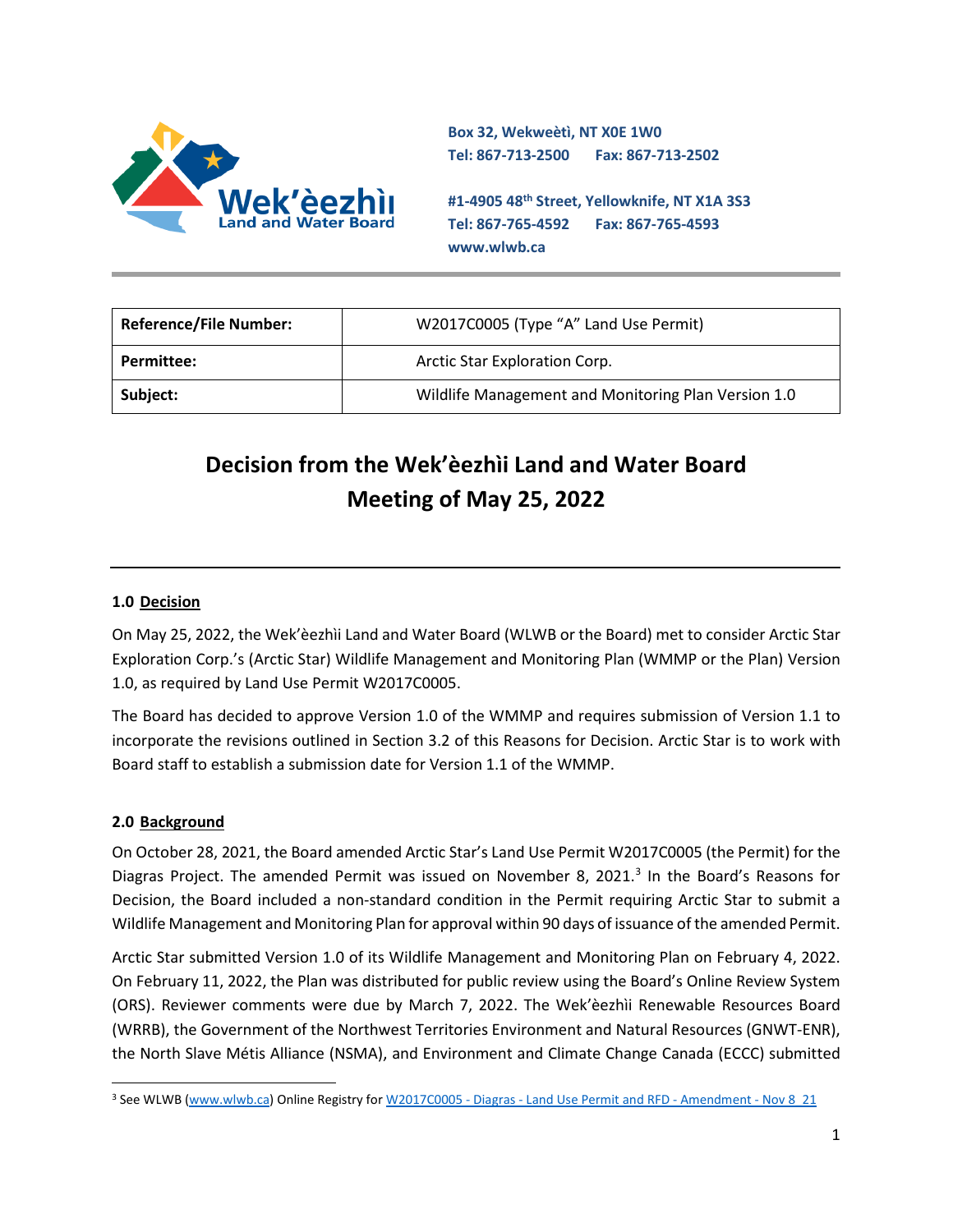comments and recommendations. Proponent responses were received by the deadline of March 14, 2022. Reviewer comments and recommendations, as well as proponent responses are available on the WLWB Online Review System. [4](#page-3-0)

#### **3.0 Reasons for Decision**

Comments received during the public review were mainly focussed on asking for additional details and references to be included in the WMMP (see section 3.2 of this Reasons for Decision). No parties indicated that the WMMP should not be approved and there were no issues raised related to wildlife habitat that were not appropriately addressed by the Permittee. For these reasons, the Board has decided to approve Version 1.0 of the WMMP.

#### *Decision #1: The Board approves Version 1.0 of Arctic Star's WMMP.*

For further clarity, the Board would like to elaborate on what approval of the WMMP means. The Board recognizes the challenge of addressing potential impacts to wildlife and to wildlife habitat separately through the implementation of relevant mitigations. The Board recognizes that the regulation of wildlife is under the jurisdiction of the GNWT via the *Wildlife Act*, and therefore approves this Plan with the understanding that the Board's authority is limited to the regulation of the elements of this Plan that are related to wildlife habitat.

Section 3.1 of this Reasons for Decision discusses one issue related to caribou behaviour that was raised by GNWT-ENR during the public review. While Arctic Star provided a suggested alternative, the Board is of the opinion this issue should be handled by GNWT-ENR.

Section 3.2 of this Reasons for Decision outlines the revisions that Arctic Star, in response to public review comments, agreed to include in an updated Version of the WMMP. While many of these revisions do not deal specifically will regulation of wildlife habitat, given that Arctic Star has indicated its willingness to update the WMMP to include these revisions, the Board believes it is reasonable to request Version 1.1 of the WMMP to include the revisions outlined in that section. Because none of the issues raised were regarding immediate and urgent mitigations, Arctic Star is to work with Board staff to establish a submission date for Version 1.1 of the WMMP.

- *Decision #2: The Board requires submission of Version 1.1 of the WMMP. Version 1.1 is to incorporate the revisions outlined in Section 3.2 of this Reasons for Decision.*
- *Decision #3: Arctic Star is to work with Board staff to establish a submission date for Version 1.1 of the WMMP.*

### **3.1 Caribou Distance**

One issue raised during the public review was related to a comment from the GNWT-ENR regarding the proximity of caribou to exploration activities (GNWT-ENR comment 2). GNWT-ENR commented that the WMMP stated: "if larger groups of wildlife are encountered at a specific exploration target on the

<span id="page-3-0"></span><sup>4</sup> See WLWB Online Registry for [Diagras Project - Wildlife Management and Monitoring Plan - Version 1.0 - Feb 11\\_22](https://new.onlinereviewsystem.ca/review/A56C26DC-668B-EC11-A507-0050F28C76A5)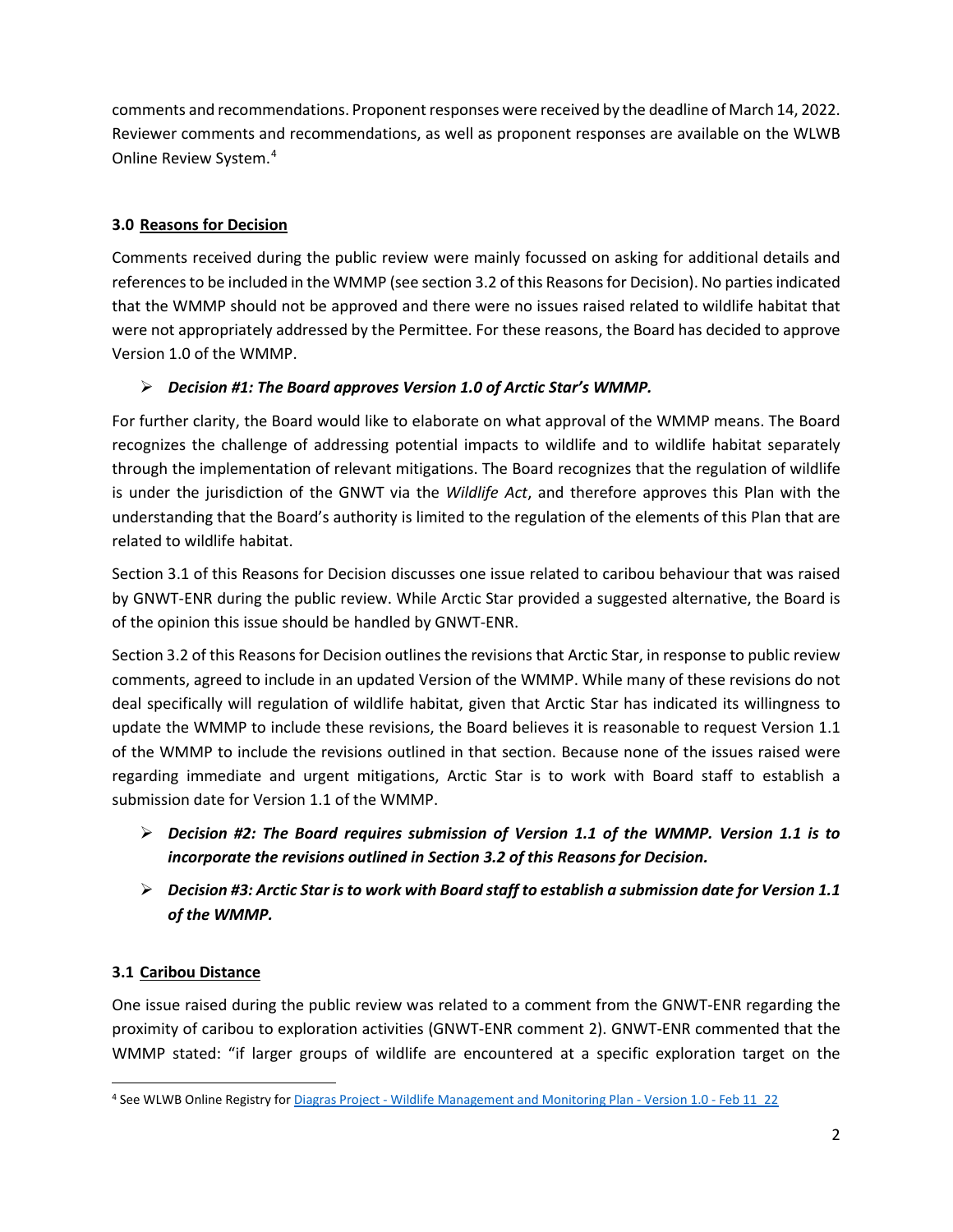property, the exploration activity at that location can be postponed until wildlife has moved on". GNWT-ENR recommended that Arctic Star postpone exploration activity when one or more caribou are within 500 metres of a specific exploration target (GNWT-ENR comment 2). Arctic Star responded that a singular caribou within 499 metres or less is an onerous restriction. Arctic Star proposed instead that it postpone exploration activity when "5 or more caribou" or "any number of calves" are within 500 metres and stated this commitment would be added to section 6 in the WMMP.

Some permits previously issued by the Board have included the following non-standard condition: "The Permittee shall cease operations when caribou are within five hundred (500) metres of any area where work is proceeding." This condition was intentionally not included in the current MVLWB Standard Land Use Permit Conditions<sup>[5](#page-4-0)</sup> for several reasons, including the fact that it deals with caribou behaviour, which is not within the Board's jurisdiction to regulate. Regulation of wildlife is under the jurisdiction of the GNWT through the *Wildlife Act.* For this reason, the Board advises Arctic Star to work collaboratively with GNWT-ENR on requirements regarding wildlife within the range of project activities.

#### **3.2 Other Recommended Revisions from the Public Review**

During the public review, several reviewers made suggestions for additional information and/or revisions to the WMMP. In response to comments, Arctic Star agreed to update the Plan to incorporate revisions to address the recommendations as follows:

- Revisit the WMMP and address the gaps noted by WRRB with respect to the GNWT's template for Tier 1 WMMPs (WRRB comment 1);
- Include the Bear Occurrence Manual (WRRB comment 1);
- Acknowledge in the Plan that the project overlaps with the range of barren-ground caribou and include the caribou map provided (GNWT-ENR-EAM comment 1);
- Cite references and resources as recommended by NSMA (NSMA comments 1 and 2);
- Include that Arctic Star will consider data sharing with organizations if requested (NSMA comment 4; ECCC comment 3);
- Include plan for orienting all staff to be cognizant of migratory bird nesting (ECCC comment 2);
- Include species at risk section, including a table of sensitive species and the table recommended by ECCC (NSMA comment 3; ECCC comment 3);
- Add ECCC to section 6 as a contact for reporting wildlife incidents related to migratory birds (ECCC comment 4); and
- Add an appendix to the WMMP to outline the federal and territorial legislation protecting wildlife in the NWT (ECCC comment 5).

<span id="page-4-0"></span><sup>5</sup> See WLWB Resources Tab fo[r MVLWB Standard Land Use Permit Conditions Template - Version 2.3,](https://mvlwb.com/sites/default/files/standard_land_use_permit_conditions_template_-_public_version_2.3_-_aug_7_20.docx) under the Policies and Guidelines option